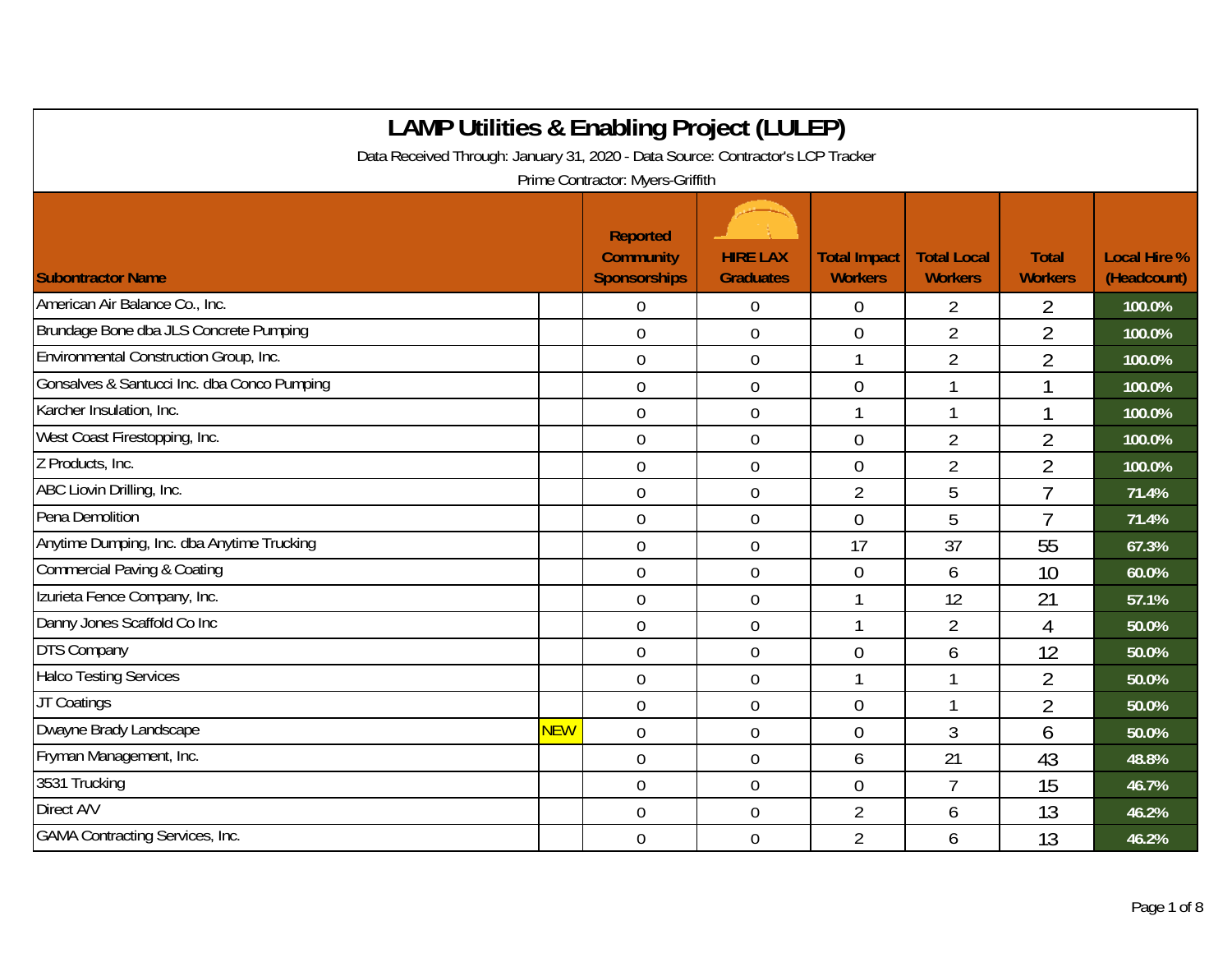| <b>LAMP Utilities &amp; Enabling Project (LULEP)</b><br>Data Received Through: January 31, 2020 - Data Source: Contractor's LCP Tracker<br>Prime Contractor: Myers-Griffith |                                                            |                                     |                                       |                                      |                                |                                    |  |  |
|-----------------------------------------------------------------------------------------------------------------------------------------------------------------------------|------------------------------------------------------------|-------------------------------------|---------------------------------------|--------------------------------------|--------------------------------|------------------------------------|--|--|
| <b>Subontractor Name</b>                                                                                                                                                    | <b>Reported</b><br><b>Community</b><br><b>Sponsorships</b> | <b>HIRE LAX</b><br><b>Graduates</b> | <b>Total Impact</b><br><b>Workers</b> | <b>Total Local</b><br><b>Workers</b> | <b>Total</b><br><b>Workers</b> | <b>Local Hire %</b><br>(Headcount) |  |  |
| <b>GW Civil Constructors</b>                                                                                                                                                | 0                                                          | $\overline{0}$                      |                                       | 5                                    | 11                             | 45.5%                              |  |  |
| Frey-Moss Structures INC                                                                                                                                                    | $\overline{0}$                                             | $\boldsymbol{0}$                    | 3                                     | 8                                    | 18                             | 44.4%                              |  |  |
| Cupertino Electric Inc.                                                                                                                                                     | $\overline{0}$                                             | $\mathbf 0$                         | $\overline{2}$                        | $\overline{7}$                       | 16                             | 43.8%                              |  |  |
| <b>Axion Group</b>                                                                                                                                                          | 0                                                          | $\mathbf 0$                         | $\overline{0}$                        | 3                                    | 7                              | 42.9%                              |  |  |
| J.V Land Clearing Co., Inc.                                                                                                                                                 | $\overline{0}$                                             | $\mathbf 0$                         | $\mathbf 1$                           | 6                                    | 14                             | 42.9%                              |  |  |
| Miranda Logistics Enterprise                                                                                                                                                | $\overline{0}$                                             | $\mathbf 0$                         | 6                                     | 45                                   | 105                            | 42.9%                              |  |  |
| <b>T&amp;M Construction</b>                                                                                                                                                 | 0                                                          | $\mathbf 0$                         | $\overline{1}$                        | 21                                   | 49                             | 42.9%                              |  |  |
| Steve Bubalo Construction Co                                                                                                                                                | 0                                                          | $\overline{0}$                      | 6                                     | 13                                   | 31                             | 41.9%                              |  |  |
| A1 Management & Inspection, Inc.                                                                                                                                            | 0                                                          | $\boldsymbol{0}$                    | 1                                     | $\overline{2}$                       | 5                              | 40.0%                              |  |  |
| Alert Insulation Co., Inc.                                                                                                                                                  | 0                                                          | $\mathbf 0$                         | $\overline{0}$                        | 4                                    | 10                             | 40.0%                              |  |  |
| Pan-Pacific Mechanical                                                                                                                                                      | 0                                                          | $\mathbf 0$                         | $\Omega$                              | $\overline{2}$                       | 5                              | 40.0%                              |  |  |
| Terra Pave, Inc.                                                                                                                                                            | $\overline{0}$                                             | $\mathbf 0$                         | $\overline{\phantom{a}}$              | $\overline{4}$                       | 10                             | 40.0%                              |  |  |
| Comet Electric, Inc.                                                                                                                                                        | $\mathbf 0$                                                | $\mathbf 0$                         | -1                                    | 35                                   | 88                             | 39.8%                              |  |  |
| ISEC, Inc.                                                                                                                                                                  | 0                                                          | $\boldsymbol{0}$                    | $\overline{2}$                        | 17                                   | 43                             | 39.5%                              |  |  |
| 24 Hour Sweeping Inc A                                                                                                                                                      | $\mathbf 0$                                                | $\mathbf 0$                         | $\overline{\phantom{a}}$              | 5                                    | 13                             | 38.5%                              |  |  |
| Birdi & Associates, Inc.                                                                                                                                                    | 0                                                          | $\boldsymbol{0}$                    | $\overline{2}$                        | 5                                    | 13                             | 38.5%                              |  |  |
| Resource Environmental, Inc.                                                                                                                                                | $\overline{0}$                                             | $\mathbf 0$                         | $\overline{2}$                        | 18                                   | 47                             | 38.3%                              |  |  |
| B & D Equipment Rental, Inc.                                                                                                                                                | 0                                                          | $\mathbf 0$                         | $\overline{0}$                        | 14                                   | 37                             | 37.8%                              |  |  |
| Building Electronic Controls, Inc.                                                                                                                                          | $\overline{0}$                                             | $\mathbf 0$                         | $\overline{0}$                        | 3                                    | 8                              | 37.5%                              |  |  |
| Corradini Corp.                                                                                                                                                             | $\mathbf 0$                                                | $\overline{0}$                      |                                       | 4                                    | 11                             | 36.4%                              |  |  |
| GGG Demolition, Inc.                                                                                                                                                        | 0                                                          | $\mathbf 0$                         | $\overline{0}$                        | 4                                    | 11                             | 36.4%                              |  |  |
| Psomas                                                                                                                                                                      | 0                                                          | $\overline{0}$                      | $\overline{0}$                        | 4                                    | 11                             | 36.4%                              |  |  |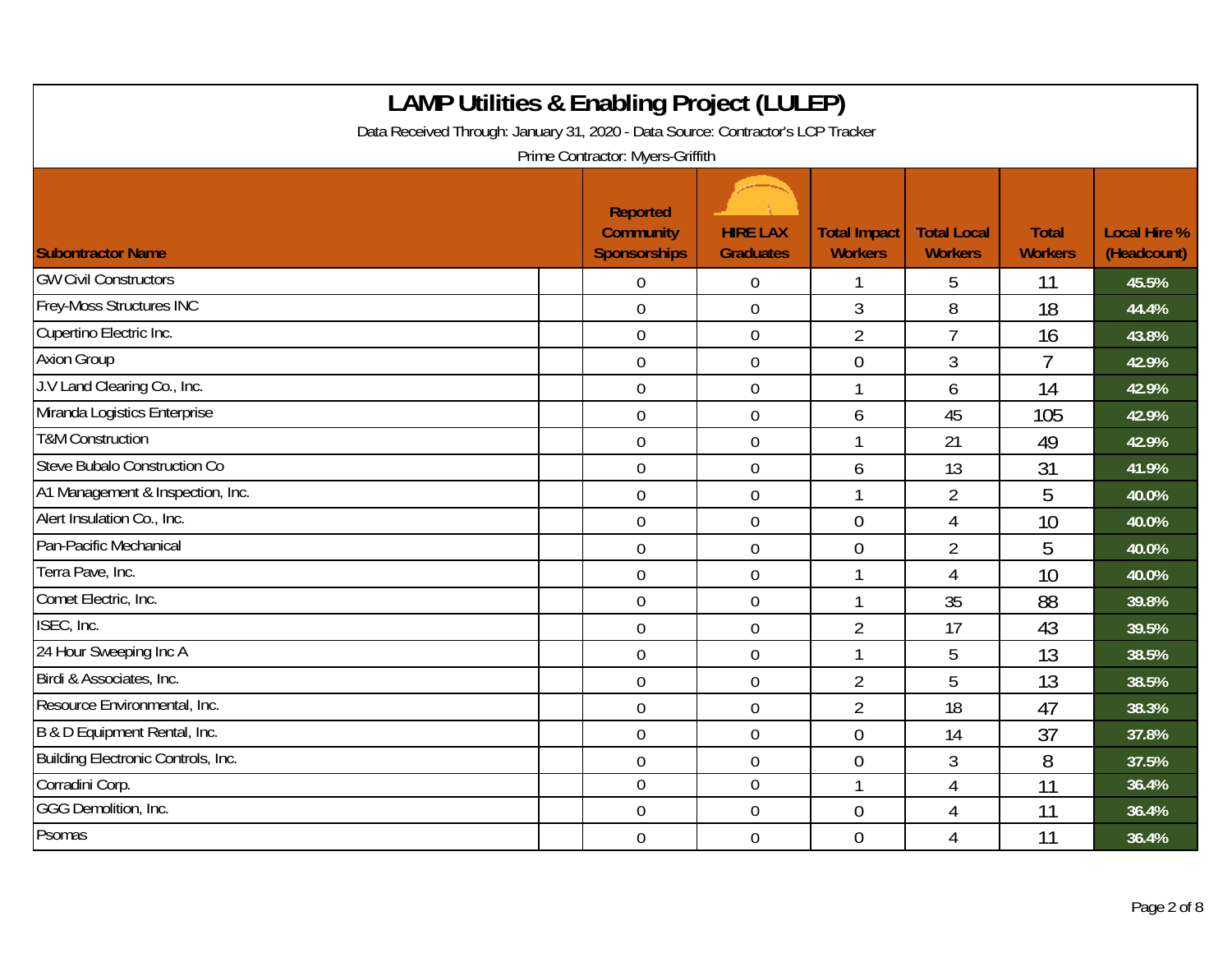| <b>LAMP Utilities &amp; Enabling Project (LULEP)</b><br>Data Received Through: January 31, 2020 - Data Source: Contractor's LCP Tracker<br>Prime Contractor: Myers-Griffith |                                                            |                                     |                                       |                                      |                                |                                    |  |  |
|-----------------------------------------------------------------------------------------------------------------------------------------------------------------------------|------------------------------------------------------------|-------------------------------------|---------------------------------------|--------------------------------------|--------------------------------|------------------------------------|--|--|
| <b>Subontractor Name</b>                                                                                                                                                    | <b>Reported</b><br><b>Community</b><br><b>Sponsorships</b> | <b>HIRE LAX</b><br><b>Graduates</b> | <b>Total Impact</b><br><b>Workers</b> | <b>Total Local</b><br><b>Workers</b> | <b>Total</b><br><b>Workers</b> | <b>Local Hire %</b><br>(Headcount) |  |  |
| Wagner Engineering & Survey, Inc.                                                                                                                                           | $\mathbf 0$                                                | $\mathbf 0$                         | $\overline{0}$                        | 8                                    | 22                             | 36.4%                              |  |  |
| <b>Griffith Company</b>                                                                                                                                                     | $\overline{2}$                                             | $\mathbf{1}$                        | 14                                    | 64                                   | 180                            | 35.6%                              |  |  |
| <b>Red Hawk Services</b>                                                                                                                                                    | $\overline{0}$                                             | $\mathbf 0$                         | 3                                     | 6                                    | 17                             | 35.3%                              |  |  |
| <b>Taft Electric Company</b>                                                                                                                                                | $\mathbf 0$                                                | $\mathbf 0$                         | 6                                     | 13                                   | 37                             | 35.1%                              |  |  |
| <b>Urrea &amp; Sons Trucking</b>                                                                                                                                            | $\mathbf 0$                                                | $\mathbf 0$                         | $\overline{0}$                        | $\overline{7}$                       | 20                             | 35.0%                              |  |  |
| Crown Fence Co                                                                                                                                                              | $\overline{0}$                                             | $\mathbf 0$                         |                                       | 14                                   | 42                             | 33.3%                              |  |  |
| Global Modular Inc.                                                                                                                                                         | $\overline{0}$                                             | $\mathbf 0$                         | $\overline{0}$                        | 3                                    | 9                              | 33.3%                              |  |  |
| Inline Concrete Cutting & Coring                                                                                                                                            | $\mathbf 0$                                                | $\mathbf 0$                         | $\overline{0}$                        | $\mathbf{1}$                         | 3                              | 33.3%                              |  |  |
| Koppl Pipeline Services, Inc.                                                                                                                                               | $\mathbf 0$                                                | $\boldsymbol{0}$                    | $\overline{0}$                        | $\mathbf{1}$                         | 3                              | 33.3%                              |  |  |
| Myers & Sons Griffith, JV                                                                                                                                                   | 3                                                          | $\overline{2}$                      | 10                                    | 59                                   | 177                            | 33.3%                              |  |  |
| Nolds Equipment                                                                                                                                                             | $\overline{0}$                                             | $\mathbf 0$                         |                                       | $\mathbf{1}$                         | 3                              | 33.3%                              |  |  |
| Planet Green Environmental                                                                                                                                                  | $\mathbf 0$                                                | $\mathbf 0$                         | $\overline{0}$                        | $\mathbf{1}$                         | 3                              | 33.3%                              |  |  |
| Royal Electric Company                                                                                                                                                      | $\mathbf 0$                                                | $\boldsymbol{0}$                    | $\overline{0}$                        | 1                                    | 3                              | 33.3%                              |  |  |
| Techniquex, Inc.                                                                                                                                                            | $\mathbf 0$                                                | $\mathbf 0$                         | $\overline{0}$                        | $\overline{2}$                       | 6                              | 33.3%                              |  |  |
| Versatile Coatings Inc.                                                                                                                                                     | $\overline{0}$                                             | $\mathbf 0$                         | $\Omega$                              | 4                                    | 12                             | 33.3%                              |  |  |
| Matrix Environmental, Inc.                                                                                                                                                  | $\overline{0}$                                             | $\mathbf 0$                         |                                       | 8                                    | 25                             | 32.0%                              |  |  |
| <b>Concrete Coring Company</b>                                                                                                                                              | $\mathbf 0$                                                | $\mathbf 0$                         |                                       | 9                                    | 29                             | 31.0%                              |  |  |
| Myers & Sons Construction LP                                                                                                                                                | $\mathbf 0$                                                | $\mathbf 0$                         |                                       | 13                                   | 43                             | 30.2%                              |  |  |
| Twining, Inc.                                                                                                                                                               | $\boldsymbol{0}$                                           | $\boldsymbol{0}$                    |                                       | 9                                    | 30                             | 30.0%                              |  |  |
| Anderson Charnesky Structural Steel, Inc.                                                                                                                                   | $\mathbf 0$                                                | $\boldsymbol{0}$                    | $\theta$                              | $\overline{2}$                       | 7                              | 28.6%                              |  |  |
| CMB Structures, Inc.                                                                                                                                                        | $\mathbf 0$                                                | $\mathbf 0$                         | $\theta$                              | $\overline{2}$                       | 7                              | 28.6%                              |  |  |
| N-U Enterprise                                                                                                                                                              | $\mathbf 0$                                                | $\boldsymbol{0}$                    |                                       | 8                                    | 28                             | 28.6%                              |  |  |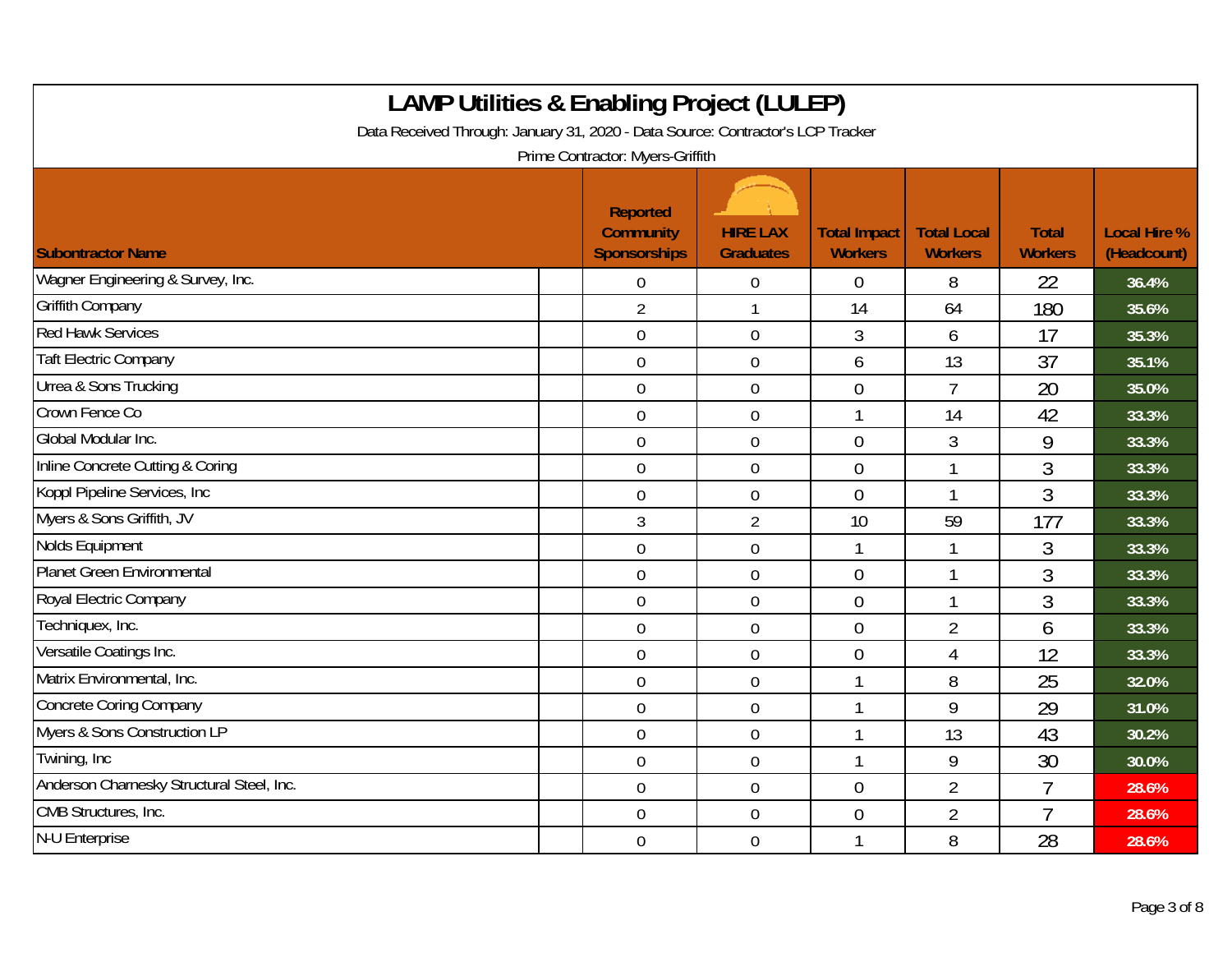| <b>LAMP Utilities &amp; Enabling Project (LULEP)</b><br>Data Received Through: January 31, 2020 - Data Source: Contractor's LCP Tracker<br>Prime Contractor: Myers-Griffith |                                                     |                                     |                                       |                                      |                                |                                    |  |  |
|-----------------------------------------------------------------------------------------------------------------------------------------------------------------------------|-----------------------------------------------------|-------------------------------------|---------------------------------------|--------------------------------------|--------------------------------|------------------------------------|--|--|
| <b>Subontractor Name</b>                                                                                                                                                    | Reported<br><b>Community</b><br><b>Sponsorships</b> | <b>HIRE LAX</b><br><b>Graduates</b> | <b>Total Impact</b><br><b>Workers</b> | <b>Total Local</b><br><b>Workers</b> | <b>Total</b><br><b>Workers</b> | <b>Local Hire %</b><br>(Headcount) |  |  |
| RMA Group, Inc.                                                                                                                                                             | $\overline{0}$                                      | $\boldsymbol{0}$                    | $\overline{4}$                        | 6                                    | 21                             | 28.6%                              |  |  |
| <b>SC Building Materials</b>                                                                                                                                                | $\mathbf 0$                                         | $\boldsymbol{0}$                    |                                       | $\overline{2}$                       | 7                              | 28.6%                              |  |  |
| Wilson & Hampton Painting Contractors                                                                                                                                       | $\mathbf 0$                                         | $\mathbf 0$                         | $\mathbf{1}$                          | $\overline{2}$                       | $\overline{1}$                 | 28.6%                              |  |  |
| Rosendin Electric                                                                                                                                                           | $\mathbf 0$                                         | $\mathbf 0$                         | 3                                     | 9                                    | 33                             | 27.3%                              |  |  |
| <b>ABC Resources</b>                                                                                                                                                        | $\mathbf 0$                                         | $\mathbf 0$                         | $\overline{4}$                        | $\overline{7}$                       | 26                             | 26.9%                              |  |  |
| Max Out Inc.                                                                                                                                                                | $\overline{0}$                                      | $\boldsymbol{0}$                    | $\overline{4}$                        | 9                                    | 34                             | 26.5%                              |  |  |
| AMPCO Landscape, Inc.                                                                                                                                                       | $\overline{0}$                                      | $\overline{0}$                      | $\overline{0}$                        | $\overline{2}$                       | 8                              | 25.0%                              |  |  |
| D.C. Drilling Inc                                                                                                                                                           | $\overline{0}$                                      | $\mathbf 0$                         | $\theta$                              | 1                                    | 4                              | 25.0%                              |  |  |
| <b>DC Traffic Control</b>                                                                                                                                                   | $\overline{0}$                                      | $\mathbf 0$                         | $\overline{0}$                        | $\overline{2}$                       | 8                              | 25.0%                              |  |  |
| DFS Flooring Inc.                                                                                                                                                           | $\mathbf 0$                                         | $\boldsymbol{0}$                    |                                       | 1                                    | 4                              | 25.0%                              |  |  |
| Mike Hixson Backhoe Service, Inc.                                                                                                                                           | $\overline{0}$                                      | $\overline{0}$                      | $\overline{0}$                        | $\overline{2}$                       | 8                              | 25.0%                              |  |  |
| So-Cal Insulation, Inc.                                                                                                                                                     | $\mathbf 0$                                         | $\mathbf 0$                         |                                       | 1                                    | 4                              | 25.0%                              |  |  |
| LNA Concrete Structures, Inc.                                                                                                                                               | $\mathbf 0$                                         | $\boldsymbol{0}$                    |                                       | 9                                    | 37                             | 24.3%                              |  |  |
| Blois Construction, Inc.                                                                                                                                                    | $\mathbf 0$                                         | $\mathbf 0$                         | $\overline{4}$                        | 22                                   | 93                             | 23.7%                              |  |  |
| Giroux Glass, Inc.                                                                                                                                                          | $\mathbf 0$                                         | $\mathbf 0$                         | $\overline{0}$                        | $\overline{2}$                       | 9                              | 22.2%                              |  |  |
| Meadows Sheet Metal & Air Conditioning, Inc.                                                                                                                                | $\overline{0}$                                      | $\mathbf 0$                         | $\overline{2}$                        | 10                                   | 45                             | 22.2%                              |  |  |
| Cosco Fire Protection, Inc.                                                                                                                                                 | $\overline{0}$                                      | $\mathbf 0$                         | $\overline{0}$                        | 5                                    | 23                             | 21.7%                              |  |  |
| Sterndahl Enterprises, Inc.                                                                                                                                                 | $\overline{0}$                                      | $\mathbf 0$                         | $\overline{2}$                        | 6                                    | 28                             | 21.4%                              |  |  |
| Absolute Abatement & Demolition                                                                                                                                             | $\mathbf 0$                                         | $\mathbf 0$                         | $\overline{0}$                        | 1                                    | 5                              | 20.0%                              |  |  |
| <b>Century Sweeping</b>                                                                                                                                                     | $\mathbf 0$                                         | $\boldsymbol{0}$                    | $\theta$                              | 1                                    | 5                              | 20.0%                              |  |  |
| Pacific Waterproofing & Restoration, Inc.                                                                                                                                   | $\mathbf 0$                                         | $\mathbf 0$                         | $\theta$                              | 1                                    | 5                              | 20.0%                              |  |  |
| Penhall Co                                                                                                                                                                  | $\overline{0}$                                      | $\mathbf 0$                         | $\overline{0}$                        | $\mathbf{1}$                         | 5                              | 20.0%                              |  |  |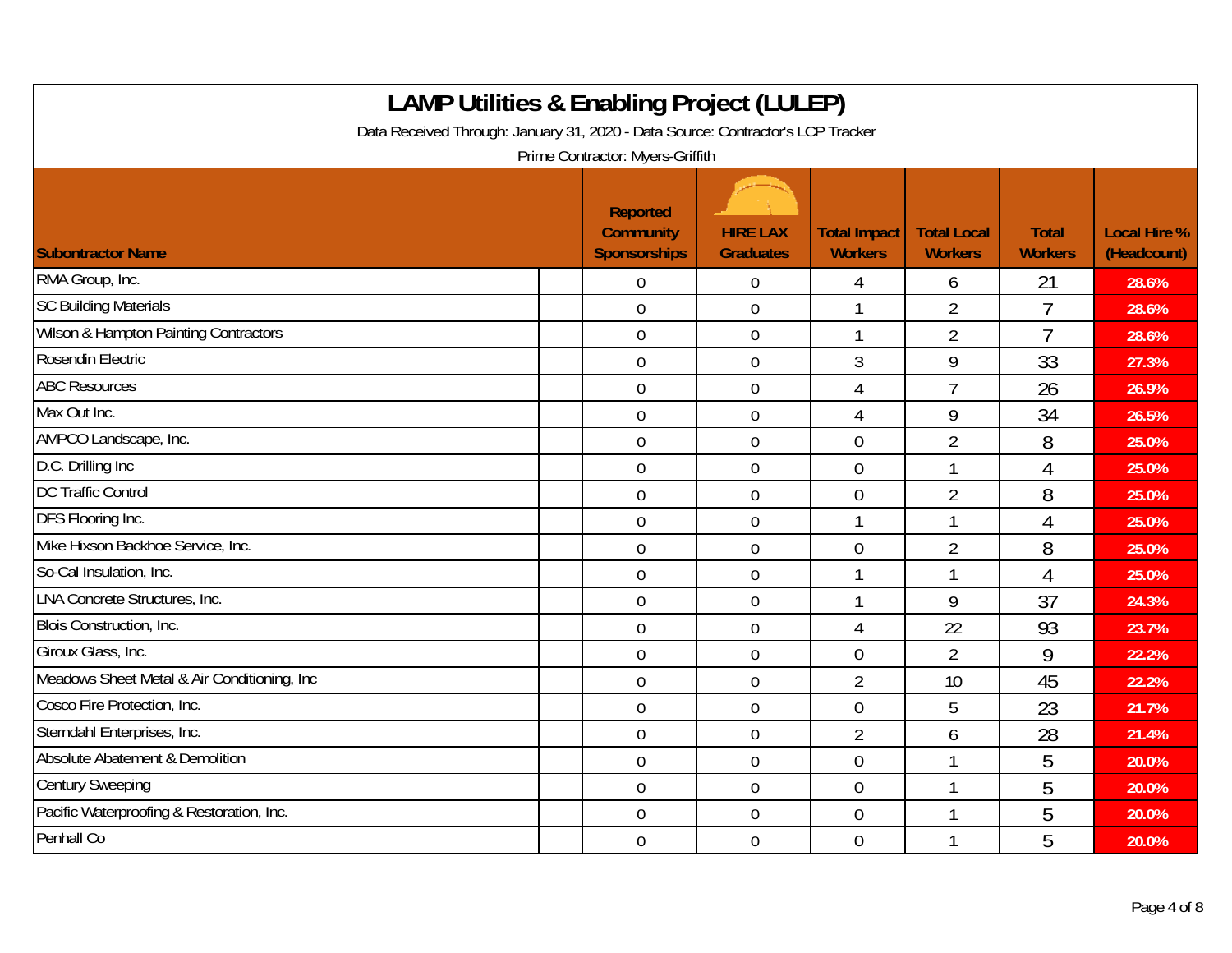| <b>LAMP Utilities &amp; Enabling Project (LULEP)</b><br>Data Received Through: January 31, 2020 - Data Source: Contractor's LCP Tracker<br>Prime Contractor: Myers-Griffith |                                                            |                                     |                                       |                                      |                                |                                    |  |  |  |
|-----------------------------------------------------------------------------------------------------------------------------------------------------------------------------|------------------------------------------------------------|-------------------------------------|---------------------------------------|--------------------------------------|--------------------------------|------------------------------------|--|--|--|
| <b>Subontractor Name</b>                                                                                                                                                    | <b>Reported</b><br><b>Community</b><br><b>Sponsorships</b> | <b>HIRE LAX</b><br><b>Graduates</b> | <b>Total Impact</b><br><b>Workers</b> | <b>Total Local</b><br><b>Workers</b> | <b>Total</b><br><b>Workers</b> | <b>Local Hire %</b><br>(Headcount) |  |  |  |
| Fehoko Concrete Inc                                                                                                                                                         | $\overline{0}$                                             | $\mathbf 0$                         | $\overline{2}$                        | 4                                    | 21                             | 19.0%                              |  |  |  |
| <b>Chief Engineering</b>                                                                                                                                                    | $\mathbf 0$                                                | $\boldsymbol{0}$                    | 3                                     | 11                                   | 58                             | 19.0%                              |  |  |  |
| Michels Pipeline Construction; a div. of Michels Corporation                                                                                                                | $\mathbf 0$                                                | $\mathbf 0$                         | 3                                     | 13                                   | 74                             | 17.6%                              |  |  |  |
| <b>Sully-Miller Contracting Company</b>                                                                                                                                     | $\mathbf 0$                                                | $\boldsymbol{0}$                    | $\overline{0}$                        | 10                                   | 58                             | 17.2%                              |  |  |  |
| Bali Construction, Inc.                                                                                                                                                     | $\overline{0}$                                             | $\boldsymbol{0}$                    | $\overline{3}$                        | 10                                   | 59                             | 16.9%                              |  |  |  |
| Crosstown Electrical & Data, Inc.                                                                                                                                           | $\overline{0}$                                             | $\mathbf 0$                         | $\theta$                              | $\overline{2}$                       | 12                             | 16.7%                              |  |  |  |
| <b>Granstrom Masonry Inc</b>                                                                                                                                                | $\overline{0}$                                             | $\mathbf 0$                         | $\overline{0}$                        | 1                                    | 6                              | 16.7%                              |  |  |  |
| Kato Landscape, Inc.                                                                                                                                                        | $\mathbf 0$                                                | $\mathbf 0$                         |                                       | $\overline{2}$                       | 12                             | 16.7%                              |  |  |  |
| Smithson Electric, Inc.                                                                                                                                                     | $\overline{0}$                                             | $\boldsymbol{0}$                    | $\overline{0}$                        | 1                                    | 6                              | 16.7%                              |  |  |  |
| Southcoast Acoustical Interiors, Inc.                                                                                                                                       | $\mathbf 0$                                                | $\mathbf 0$                         | $\overline{0}$                        | 3                                    | 18                             | 16.7%                              |  |  |  |
| Util-Locate                                                                                                                                                                 | $\mathbf 0$                                                | $\mathbf 0$                         |                                       | 1                                    | 6                              | 16.7%                              |  |  |  |
| Nor Cal Pipeline Services                                                                                                                                                   | $\overline{0}$                                             | $\mathbf 0$                         | $\mathbf{1}$                          | $\overline{7}$                       | 43                             | 16.3%                              |  |  |  |
| BC Rentals, Inc. dba BC Traffic Specialist                                                                                                                                  | $\overline{0}$                                             | $\boldsymbol{0}$                    | $\theta$                              | 3                                    | 20                             | 15.0%                              |  |  |  |
| Zefiro Corporation                                                                                                                                                          | $\overline{0}$                                             | $\mathbf 0$                         | 1                                     | 5                                    | 34                             | 14.7%                              |  |  |  |
| <b>DRS Rebar Inc.</b>                                                                                                                                                       | $\overline{0}$                                             | $\mathbf 0$                         | $\theta$                              | 1                                    | 7                              | 14.3%                              |  |  |  |
| All American Asphalt                                                                                                                                                        | $\overline{0}$                                             | $\mathbf 0$                         | 6                                     | 28                                   | 202                            | 13.9%                              |  |  |  |
| G. O. Rodriquez Trucking, Inc.                                                                                                                                              | $\mathbf 0$                                                | $\boldsymbol{0}$                    |                                       | $\overline{7}$                       | 55                             | 12.7%                              |  |  |  |
| 2R Drilling, Inc.                                                                                                                                                           | $\overline{0}$                                             | $\mathbf 0$                         |                                       | 1                                    | 8                              | 12.5%                              |  |  |  |
| Traffic Management Inc.                                                                                                                                                     | $\mathbf 0$                                                | $\mathbf 0$                         | $\theta$                              | 1                                    | 8                              | 12.5%                              |  |  |  |
| Upland Contracting, Inc.                                                                                                                                                    | $\mathbf 0$                                                | $\boldsymbol{0}$                    | $\mathbf 0$                           | 1                                    | 8                              | 12.5%                              |  |  |  |
| G&F Concrete Cutting, Inc.                                                                                                                                                  | $\mathbf 0$                                                | $\boldsymbol{0}$                    | $\mathbf 0$                           | $\overline{2}$                       | 18                             | 11.1%                              |  |  |  |
| R.J. Lalonde, Inc.                                                                                                                                                          | $\overline{0}$                                             | $\boldsymbol{0}$                    |                                       | 1                                    | 9                              | 11.1%                              |  |  |  |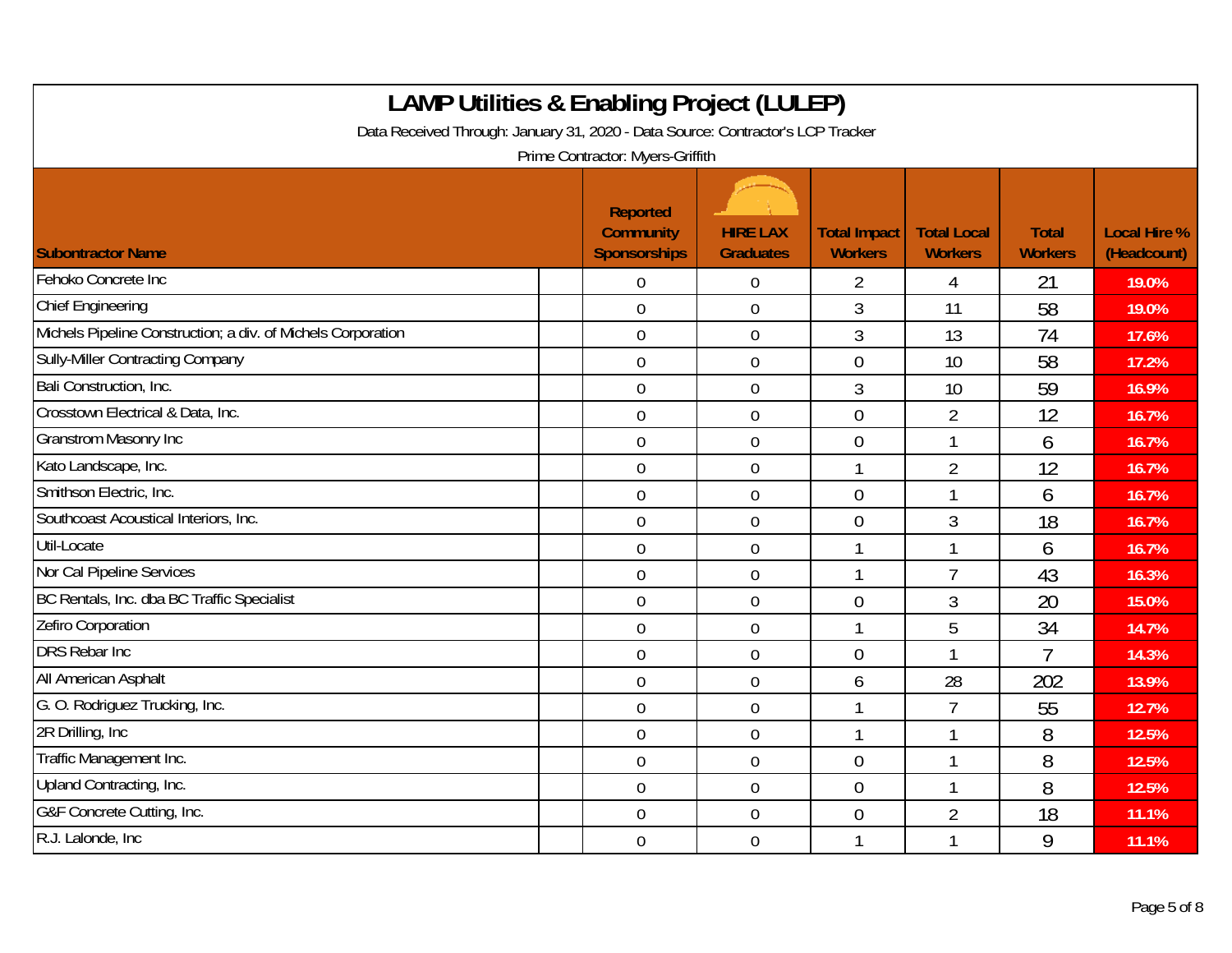| <b>LAMP Utilities &amp; Enabling Project (LULEP)</b><br>Data Received Through: January 31, 2020 - Data Source: Contractor's LCP Tracker<br>Prime Contractor: Myers-Griffith |                                                     |                                     |                                       |                                      |                                |                                    |  |  |  |
|-----------------------------------------------------------------------------------------------------------------------------------------------------------------------------|-----------------------------------------------------|-------------------------------------|---------------------------------------|--------------------------------------|--------------------------------|------------------------------------|--|--|--|
| <b>Subontractor Name</b>                                                                                                                                                    | Reported<br><b>Community</b><br><b>Sponsorships</b> | <b>HIRE LAX</b><br><b>Graduates</b> | <b>Total Impact</b><br><b>Workers</b> | <b>Total Local</b><br><b>Workers</b> | <b>Total</b><br><b>Workers</b> | <b>Local Hire %</b><br>(Headcount) |  |  |  |
| Ferreira Construction Co, Inc.                                                                                                                                              | $\mathbf 0$                                         | $\mathbf 0$                         |                                       | 5                                    | 46                             | 10.9%                              |  |  |  |
| Badger Daylighting Corp.                                                                                                                                                    | $\overline{0}$                                      | $\boldsymbol{0}$                    |                                       | 3                                    | 28                             | 10.7%                              |  |  |  |
| Los Angeles Signal Construction, Inc.                                                                                                                                       | $\overline{0}$                                      | $\mathbf 0$                         | $\overline{0}$                        | $\overline{\phantom{a}}$             | 11                             | 9.1%                               |  |  |  |
| Cindy Trump, Inc., DBA Lindys Cold Planing                                                                                                                                  | $\mathbf 0$                                         | $\mathbf 0$                         | $\overline{0}$                        |                                      | 13                             | 7.7%                               |  |  |  |
| Crane Rental Service, Inc.                                                                                                                                                  | $\overline{0}$                                      | $\mathbf 0$                         |                                       | 1                                    | 14                             | 7.1%                               |  |  |  |
| AD Improvements Inc                                                                                                                                                         | $\mathbf 0$                                         | $\boldsymbol{0}$                    | $\mathbf 0$                           | $\overline{0}$                       | 3                              | 0.0%                               |  |  |  |
| Anglemyer Crane Rental                                                                                                                                                      | $\overline{0}$                                      | $\mathbf 0$                         | $\overline{0}$                        | $\overline{0}$                       | 1                              | 0.0%                               |  |  |  |
| Asphalt, Fabric & Engineering, Inc.                                                                                                                                         | $\mathbf 0$                                         | $\mathbf 0$                         | $\overline{0}$                        | $\overline{0}$                       | 3                              | 0.0%                               |  |  |  |
| Ayala Boring Inc                                                                                                                                                            | $\overline{0}$                                      | $\boldsymbol{0}$                    | $\mathbf 0$                           | $\overline{0}$                       | 9                              | 0.0%                               |  |  |  |
| <b>Barneys Hole Digging Service</b>                                                                                                                                         | $\overline{0}$                                      | $\mathbf 0$                         | $\overline{0}$                        | $\overline{0}$                       | $\overline{2}$                 | 0.0%                               |  |  |  |
| Bragg Crane Service (sub to Comet Electric)                                                                                                                                 | $\overline{0}$                                      | $\mathbf 0$                         | $\overline{0}$                        | $\Omega$                             | 3                              | 0.0%                               |  |  |  |
| Burros Backhoe Service, LLC                                                                                                                                                 | $\overline{0}$                                      | $\mathbf 0$                         | $\overline{0}$                        | $\overline{0}$                       | $\overline{2}$                 | 0.0%                               |  |  |  |
| C Below Inc                                                                                                                                                                 | $\mathbf 0$                                         | $\mathbf 0$                         | $\overline{0}$                        | $\theta$                             | 12                             | 0.0%                               |  |  |  |
| C.M. Peich, Inc.                                                                                                                                                            | $\overline{0}$                                      | $\mathbf 0$                         | $\overline{0}$                        | $\overline{0}$                       | $\overline{7}$                 | 0.0%                               |  |  |  |
| Calmex Engineering, Inc.                                                                                                                                                    | $\overline{0}$                                      | $\boldsymbol{0}$                    | $\theta$                              | $\overline{0}$                       | 1                              | 0.0%                               |  |  |  |
| Cell-Crete Corporation                                                                                                                                                      | $\overline{0}$                                      | $\mathbf 0$                         | $\overline{0}$                        | $\overline{0}$                       | 3                              | 0.0%                               |  |  |  |
| CGO Construction Company, Inc.                                                                                                                                              | $\mathbf 0$                                         | $\mathbf 0$                         | $\overline{0}$                        | $\overline{0}$                       | 3                              | 0.0%                               |  |  |  |
| Commercial Scaffolding of CA, Inc.                                                                                                                                          | $\overline{0}$                                      | $\mathbf 0$                         | $\overline{0}$                        | $\overline{0}$                       | 4                              | 0.0%                               |  |  |  |
| Connor Concrete Cutting and Coring                                                                                                                                          | $\mathbf 0$                                         | $\mathbf 0$                         | $\overline{0}$                        | $\overline{0}$                       | 8                              | 0.0%                               |  |  |  |
| Cornerstone Demolition Corp.                                                                                                                                                | $\overline{0}$                                      | $\mathbf 0$                         | $\overline{0}$                        | $\overline{0}$                       | 9                              | 0.0%                               |  |  |  |
| Dayton Certified Welding, Inc.                                                                                                                                              | $\mathbf 0$                                         | $\mathbf 0$                         | $\overline{0}$                        | $\overline{0}$                       | $\overline{2}$                 | 0.0%                               |  |  |  |
| DeepScan, Inc.                                                                                                                                                              | $\overline{0}$                                      | $\overline{0}$                      | $\theta$                              | $\overline{0}$                       | 4                              | 0.0%                               |  |  |  |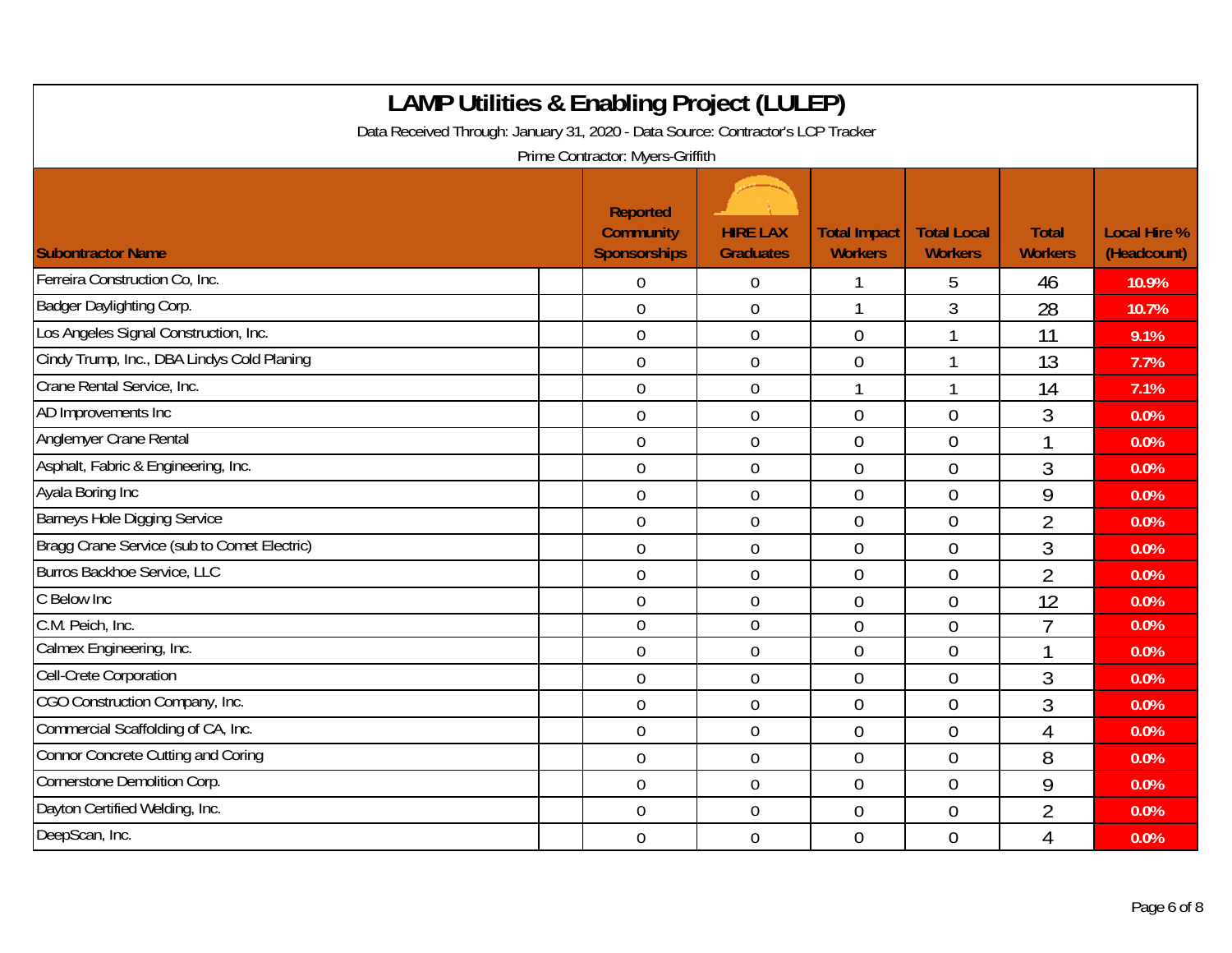| <b>LAMP Utilities &amp; Enabling Project (LULEP)</b><br>Data Received Through: January 31, 2020 - Data Source: Contractor's LCP Tracker<br>Prime Contractor: Myers-Griffith |                                                            |                                     |                                       |                                      |                                |                                    |  |  |
|-----------------------------------------------------------------------------------------------------------------------------------------------------------------------------|------------------------------------------------------------|-------------------------------------|---------------------------------------|--------------------------------------|--------------------------------|------------------------------------|--|--|
| <b>Subontractor Name</b>                                                                                                                                                    | <b>Reported</b><br><b>Community</b><br><b>Sponsorships</b> | <b>HIRE LAX</b><br><b>Graduates</b> | <b>Total Impact</b><br><b>Workers</b> | <b>Total Local</b><br><b>Workers</b> | <b>Total</b><br><b>Workers</b> | <b>Local Hire %</b><br>(Headcount) |  |  |
| Discovery Hydrovac                                                                                                                                                          | $\mathbf 0$                                                | $\mathbf 0$                         | $\mathbf 0$                           | $\overline{0}$                       |                                | 0.0%                               |  |  |
| DJS General Contracting, Inc.                                                                                                                                               | $\mathbf 0$                                                | $\boldsymbol{0}$                    | $\theta$                              | $\overline{0}$                       | 5                              | 0.0%                               |  |  |
| <b>Fastrack Rentals Inc</b>                                                                                                                                                 | $\overline{0}$                                             | $\mathbf 0$                         | $\theta$                              | $\overline{0}$                       | 1                              | 0.0%                               |  |  |
| Fine Grade Equipment, Inc.                                                                                                                                                  | $\mathbf 0$                                                | $\mathbf 0$                         | $\overline{0}$                        | $\overline{0}$                       | 6                              | 0.0%                               |  |  |
| Gregg Drilling & Testing, Inc.                                                                                                                                              | $\mathbf 0$                                                | $\mathbf 0$                         | $\overline{0}$                        | $\overline{0}$                       | 5                              | 0.0%                               |  |  |
| <b>Ground Penetrating Radar</b>                                                                                                                                             | $\overline{0}$                                             | $\mathbf 0$                         | $\overline{0}$                        | $\overline{0}$                       | 3                              | 0.0%                               |  |  |
| H.D. Construction Equipment, Inc.                                                                                                                                           | $\overline{0}$                                             | $\mathbf 0$                         | $\overline{0}$                        | $\overline{0}$                       | $\overline{7}$                 | 0.0%                               |  |  |
| Hardy & Harper                                                                                                                                                              | $\mathbf 0$                                                | $\mathbf 0$                         | $\mathbf 0$                           | $\mathbf 0$                          | 9                              | 0.0%                               |  |  |
| <b>Hydraulic Cranes LLC</b>                                                                                                                                                 | $\boldsymbol{0}$                                           | $\boldsymbol{0}$                    | $\overline{0}$                        | $\overline{0}$                       | 1                              | 0.0%                               |  |  |
| Jim Painter Controls, Inc.                                                                                                                                                  | $\overline{0}$                                             | $\mathbf 0$                         | $\overline{0}$                        | $\overline{0}$                       | 1                              | 0.0%                               |  |  |
| Johnson's Tree Service                                                                                                                                                      | $\mathbf 0$                                                | $\mathbf 0$                         | $\overline{0}$                        | $\overline{0}$                       | $\overline{2}$                 | 0.0%                               |  |  |
| Lucas Builders, Inc.                                                                                                                                                        | $\mathbf 0$                                                | $\boldsymbol{0}$                    | $\overline{0}$                        | $\overline{0}$                       | 8                              | 0.0%                               |  |  |
| Merli Concrete Pumping                                                                                                                                                      | $\mathbf 0$                                                | $\mathbf 0$                         | $\theta$                              | $\overline{0}$                       | 4                              | 0.0%                               |  |  |
| Newman Backhoe Service, Inc.                                                                                                                                                | $\overline{0}$                                             | $\mathbf 0$                         | $\overline{0}$                        | $\overline{0}$                       | 13                             | 0.0%                               |  |  |
| Pavement Coatings, Inc.                                                                                                                                                     | $\mathbf 0$                                                | $\mathbf 0$                         | $\overline{0}$                        | $\overline{0}$                       | 5                              | 0.0%                               |  |  |
| Pavement Recycling Systems                                                                                                                                                  | $\overline{0}$                                             | $\mathbf 0$                         | $\overline{0}$                        | $\overline{0}$                       | 10                             | 0.0%                               |  |  |
| PCI                                                                                                                                                                         | $\mathbf 0$                                                | $\mathbf 0$                         | $\theta$                              | $\theta$                             | 22                             | 0.0%                               |  |  |
| Pipe Tec Inc                                                                                                                                                                | $\overline{0}$                                             | $\mathbf 0$                         | $\overline{0}$                        | $\overline{0}$                       | 3                              | 0.0%                               |  |  |
| Pre-Con                                                                                                                                                                     | $\mathbf 0$                                                | $\boldsymbol{0}$                    | $\overline{0}$                        | $\overline{0}$                       | 3                              | 0.0%                               |  |  |
| Savala Equipment Company                                                                                                                                                    | $\overline{0}$                                             | $\mathbf 0$                         | $\overline{0}$                        | $\overline{0}$                       | 3                              | 0.0%                               |  |  |
| Site Solution Services, Inc.                                                                                                                                                | $\overline{0}$                                             | $\mathbf 0$                         | $\overline{0}$                        | $\overline{0}$                       | ↑                              | 0.0%                               |  |  |
| <b>Skaggs Concrete Cutting Inc.</b>                                                                                                                                         | $\mathbf 0$                                                | $\boldsymbol{0}$                    | $\overline{0}$                        | $\overline{0}$                       |                                | 0.0%                               |  |  |